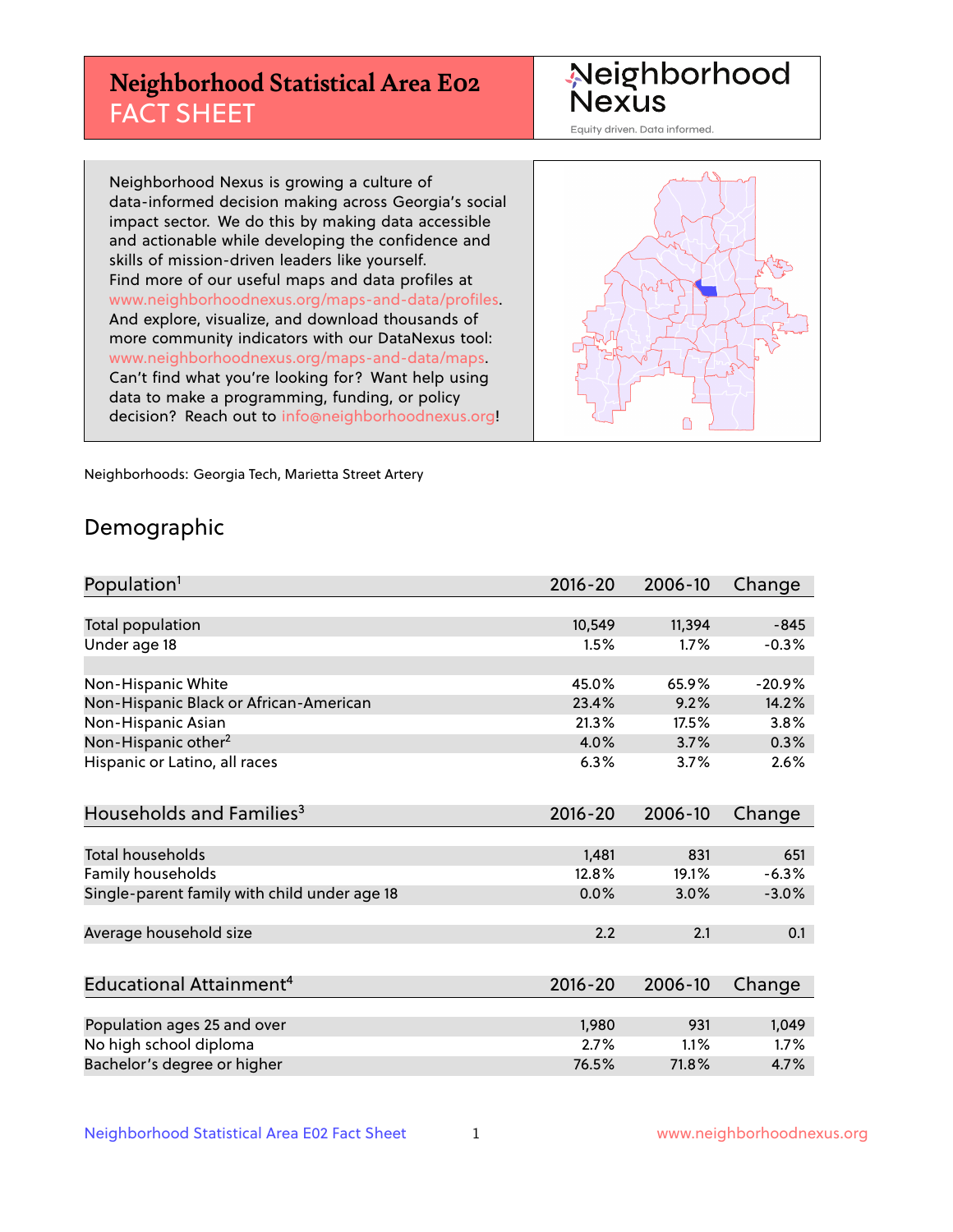## Change Measures, continued...

| Employment <sup>5</sup>                                                                               | $2016 - 20$ | 2006-10      | Change   |
|-------------------------------------------------------------------------------------------------------|-------------|--------------|----------|
|                                                                                                       | 1,628       |              | 668      |
| Total workers residing in Neighborhood Statistical Area                                               | 16.7%       | 960<br>31.8% | $-15.1%$ |
| Workers with earnings \$1250/month or less                                                            | 21.7%       | 36.9%        | $-15.2%$ |
| Workers with earnings \$1251/month to \$3333/month<br>Workers with earnings greater than \$3333/month | 61.6%       | 31.4%        | 30.3%    |
|                                                                                                       |             |              |          |
| Total jobs located in Neighborhood Statistical Area                                                   | 9,480       | 6,225        | 3,255    |
| Jobs with earnings \$1250/month or less                                                               | 7.8%        | 10.6%        | $-2.8%$  |
| Jobs with earnings \$1251/month to \$3333/month                                                       | 14.6%       | 35.5%        | $-20.8%$ |
| Jobs with earnings greater than \$3333/month                                                          | 77.5%       | 53.9%        | 23.6%    |
|                                                                                                       |             |              |          |
| Jobs/workers ratio                                                                                    | 5.8         | 6.5          | $-0.7$   |
|                                                                                                       |             |              |          |
| Income and Poverty <sup>6</sup>                                                                       | 2016-20     | 2006-10      | Change   |
|                                                                                                       |             |              |          |
| Median household income                                                                               | \$56,728    | \$41,754     | \$14,974 |
|                                                                                                       |             |              |          |
| Population for whom poverty status is determined                                                      | 3,352       | 1,764        | 1,589    |
| Population below poverty                                                                              | 36.5%       | 40.8%        | $-4.3%$  |
|                                                                                                       |             |              |          |
| Housing'                                                                                              | 2016-20     | 2006-10      | Change   |
|                                                                                                       |             |              |          |
| Total housing units                                                                                   | 1,708       | 1,050        | 658      |
| Occupied housing units                                                                                | 86.7%       | 79.1%        | 7.6%     |
| Vacant housing units                                                                                  | 13.3%       | 20.9%        | $-7.6%$  |
|                                                                                                       |             |              |          |
| Occupied housing units                                                                                | 1,481       | 831          | 651      |
| Owner occupied housing units                                                                          | 11.1%       | 11.6%        | $-0.4%$  |
| Renter occupied housing units                                                                         | 88.9%       | 88.4%        | 0.4%     |
|                                                                                                       |             |              |          |
| Access to a Vehicle <sup>8</sup>                                                                      | $2016 - 20$ | 2006-10      | Change   |
|                                                                                                       |             |              |          |
| Occupied housing units                                                                                | 1,481       | 831          | 651      |
| No vehicle available                                                                                  | 17.1%       | 11.4%        | 5.7%     |
|                                                                                                       |             |              |          |
| Crime Rates, per 10,000 Population <sup>9</sup>                                                       | 2017-21     | 2012-16      | Change   |
|                                                                                                       |             |              |          |
| All Part I crimes                                                                                     | 379.5       | 482.2        | $-102.7$ |
| Violent crime                                                                                         | 19.1        | 23.8         | $-4.7$   |
| Murder                                                                                                | 0.4         | 0.5          | $-0.1$   |
| Robbery                                                                                               | 6.8         | 16.8         | $-9.9$   |
| Aggravated assault                                                                                    | 11.9        | 6.6          | 5.4      |
| Property crime                                                                                        | 360.4       | 458.4        | $-98.0$  |
| <b>Burglary</b>                                                                                       | 21.4        | 32.1         | $-10.7$  |
| Larceny                                                                                               | 306.4       | 389.1        | $-82.8$  |
| Vehicle theft                                                                                         | 32.6        | 37.2         | $-4.6$   |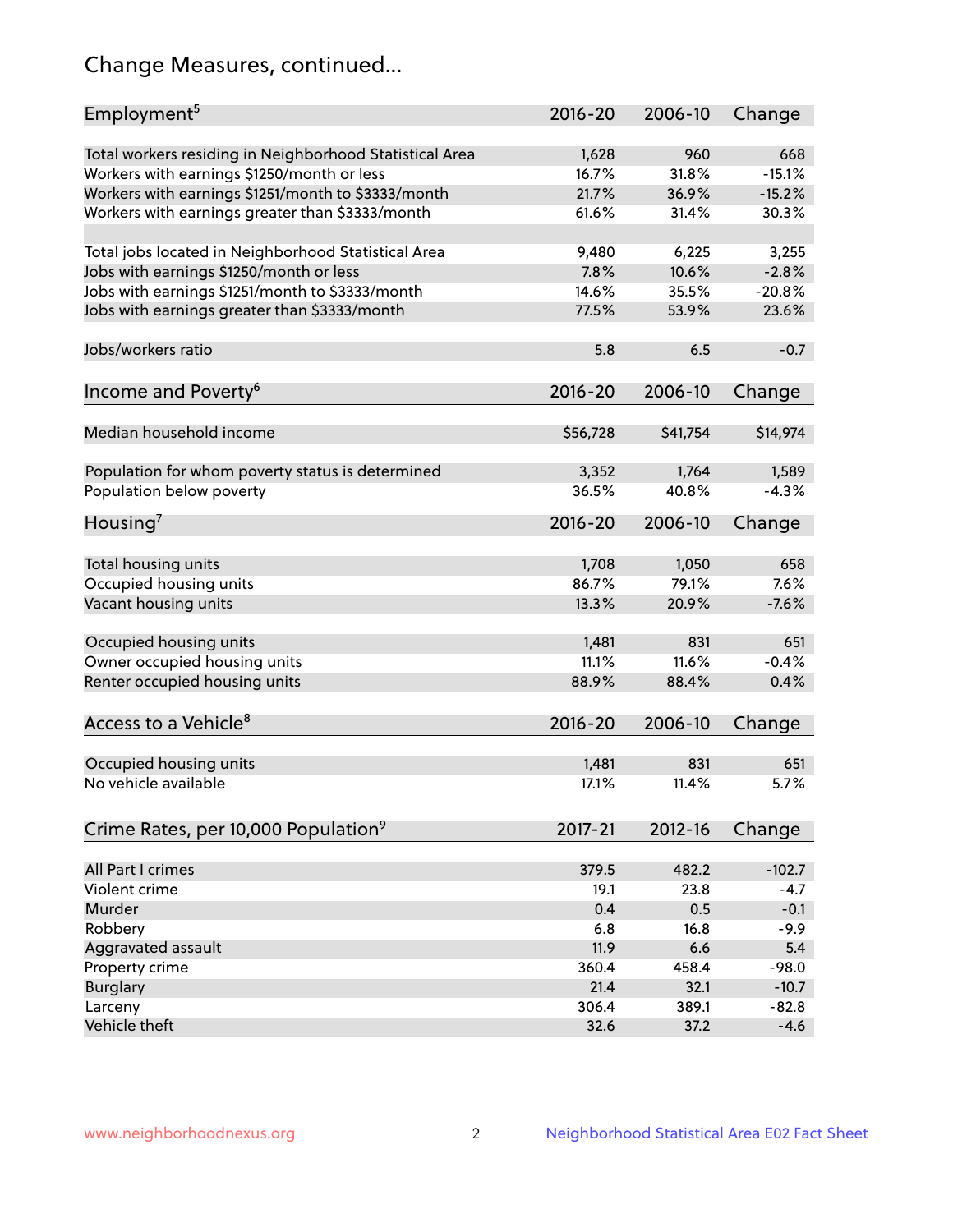## Current Data: Demographic

| Sex and Age, 2016-20 <sup>10</sup>                    | <b>Estimate</b> | Margin of Error |
|-------------------------------------------------------|-----------------|-----------------|
| Total population                                      | 10,549          | $\pm 785$       |
| Male                                                  | 61.3%           | $\pm 4.6\%$     |
| Female                                                | 38.7%           | $\pm$ 3.1%      |
| Under 5 years                                         | 0.5%            | $\pm$ 0.6%      |
| 5 to 9 years                                          | 0.1%            | $\pm$ 0.3%      |
| 10 to 14 years                                        | 0.1%            | $\pm$ 0.3%      |
| 15 to 19 years                                        | 37.4%           | $\pm$ 3.2%      |
| 20 to 24 years                                        | 43.3%           | $\pm$ 5.1%      |
| 25 to 34 years                                        | 12.5%           | $\pm 2.3\%$     |
| 35 to 44 years                                        | 2.8%            | $\pm 1.3\%$     |
| 45 to 54 years                                        | 1.9%            | $\pm$ 1.3%      |
| 55 to 59 years                                        | 0.5%            | $\pm$ 0.5%      |
| 60 to 64 years                                        | 0.9%            | $\pm 0.8\%$     |
| 65 to 74 years                                        | 0.2%            | $\pm$ 0.6%      |
| 75 to 84 years                                        | 0.0%            | $\pm$ 0.4%      |
| 85 years and over                                     | 0.0%            | $\pm$ 0.3%      |
| Median age (years)                                    | 20.8            | $\pm$ 0.1       |
| Race and Ethnicity, 2016-20 <sup>11</sup>             | <b>Estimate</b> | Margin of Error |
| Total population                                      | 10,549          | $\pm 785$       |
| Hispanic or Latino (of any race)                      | 6.3%            | $\pm 1.5\%$     |
| Not Hispanic or Latino                                | 93.7%           | ±1.9%           |
| White alone                                           | 45.0%           | $\pm$ 4.5%      |
| Black or African American alone                       | 23.4%           | $\pm 2.4\%$     |
| American Indian and Alaska Native alone               | 0.3%            | $\pm$ 0.3%      |
| Asian alone                                           | 21.3%           | $\pm 2.8\%$     |
| Native Hawaiian and other Pacific Islander alone      | 0.1%            | $\pm$ 0.3%      |
| Some other race alone                                 | 0.5%            | $\pm$ 0.6%      |
| Two or more races                                     | 3.0%            | $\pm 1.3\%$     |
| U.S. Citizenship Status, 2016-20 <sup>12</sup>        | <b>Estimate</b> | Margin of Error |
| Foreign-born population                               | 1,971           | $\pm$ 383       |
| Naturalized U.S. citizen                              | 27.8%           | $\pm$ 7.9%      |
| Not a U.S. citizen                                    | 72.2%           | ±6.9%           |
| Citizen, Voting Age Population, 2016-20 <sup>13</sup> | <b>Estimate</b> | Margin of Error |
| Citizen, 18 and over population                       | 8,972           | $\pm 718$       |
| Male                                                  | 60.9%           | $\pm$ 4.4%      |
| Female                                                | 39.1%           | $\pm$ 3.4%      |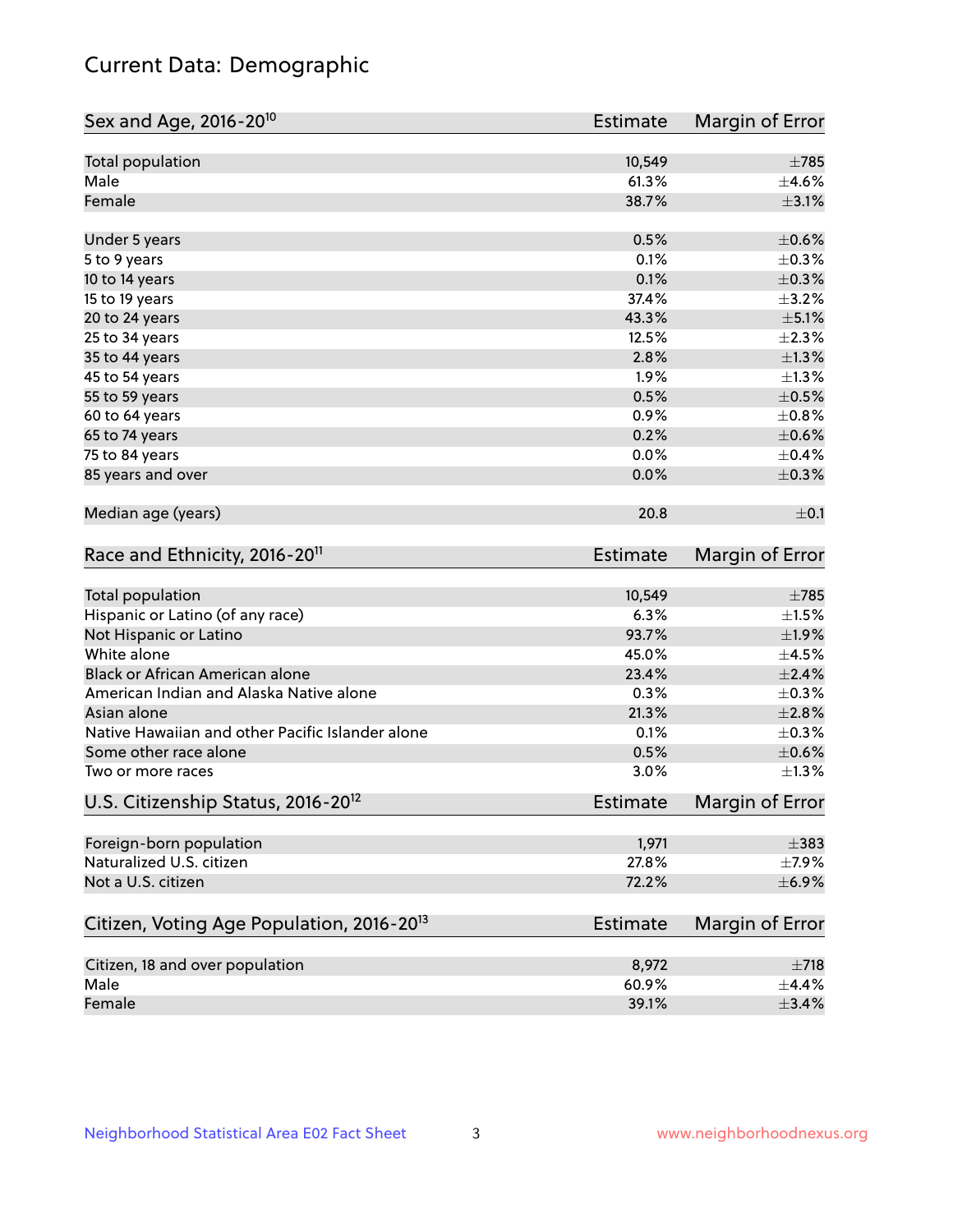## Current Data: Economic

| Income, 2016-20 <sup>14</sup>                           | Estimate       | Margin of Error |
|---------------------------------------------------------|----------------|-----------------|
| All households                                          |                | $\pm$ 189       |
|                                                         | 1,481<br>12.8% |                 |
| Less than \$10,000                                      |                | $\pm$ 6.6%      |
| \$10,000 to \$14,999                                    | 3.4%           | $\pm$ 4.0%      |
| \$15,000 to \$24,999                                    | 7.7%           | $\pm$ 4.9%      |
| \$25,000 to \$34,999                                    | 2.8%           | $\pm 1.9\%$     |
| \$35,000 to \$49,999                                    | 19.3%          | $\pm$ 9.5%      |
| \$50,000 to \$74,999                                    | 18.2%          | $\pm$ 8.4%      |
| \$75,000 to \$99,999                                    | 11.1%          | $\pm$ 4.9%      |
| \$100,000 to \$149,999                                  | 11.7%          | $\pm$ 5.7%      |
| \$150,000 to \$199,999                                  | 7.7%           | $\pm$ 4.2%      |
| \$200,000 or more                                       | 5.2%           | $\pm$ 3.9%      |
| Median household income (dollars)                       | \$56,728       | $\pm$ 7,705     |
| Mean household income (dollars)                         | \$70,945       | ±5,773          |
| Households with earnings                                | 89.3%          | $\pm$ 3.2%      |
| Mean earnings (dollars)                                 | \$76,930       | ± 6,593         |
| Households with Social Security                         | 3.6%           | $\pm$ 4.2%      |
| Mean Social Security income (dollars)                   | \$0            | $\pm$ 0         |
| Households with retirement income                       | 2.5%           | $\pm 2.4\%$     |
| Mean retirement income (dollars)                        | \$0            | $\pm$ 0         |
| Households with Supplemental Security Income            | 2.1%           | $\pm 4.0\%$     |
| Mean Supplemental Security Income (dollars)             | \$0            | $\pm$ 0         |
| Households with cash public assistance income           | 0.8%           | ±1.4%           |
| Mean cash public assistance income (dollars)            | \$0            | $\pm 0$         |
| Households with Food Stamp/SNAP benefits in the past 12 | 2.0%           | ±1.4%           |
| months                                                  |                |                 |
| Family households                                       | 190            | $\pm$ 84        |
|                                                         | 3.2%           | ±7.3%           |
| Less than \$10,000                                      |                |                 |
| \$10,000 to \$14,999                                    | 0.0%           | ±12.2%          |
| \$15,000 to \$24,999                                    | 4.7%           | ±18.4%          |
| \$25,000 to \$34,999                                    | 0.0%           | ±17.3%          |
| \$35,000 to \$49,999                                    | 9.5%           | ±17.9%          |
| \$50,000 to \$74,999                                    | 0.0%           | ±17.3%          |
| \$75,000 to \$99,999                                    | 28.3%          | ±16.9%          |
| \$100,000 to \$149,999                                  | 31.2%          | ±27.3%          |
| \$150,000 to \$199,999                                  | 3.6%           | ±12.3%          |
| \$200,000 or more                                       | 19.5%          | $\pm 22.1\%$    |
| Median family income (dollars)                          | \$103,881      | ±12,820         |
| Mean family income (dollars)                            | \$113,351      | ±35,210         |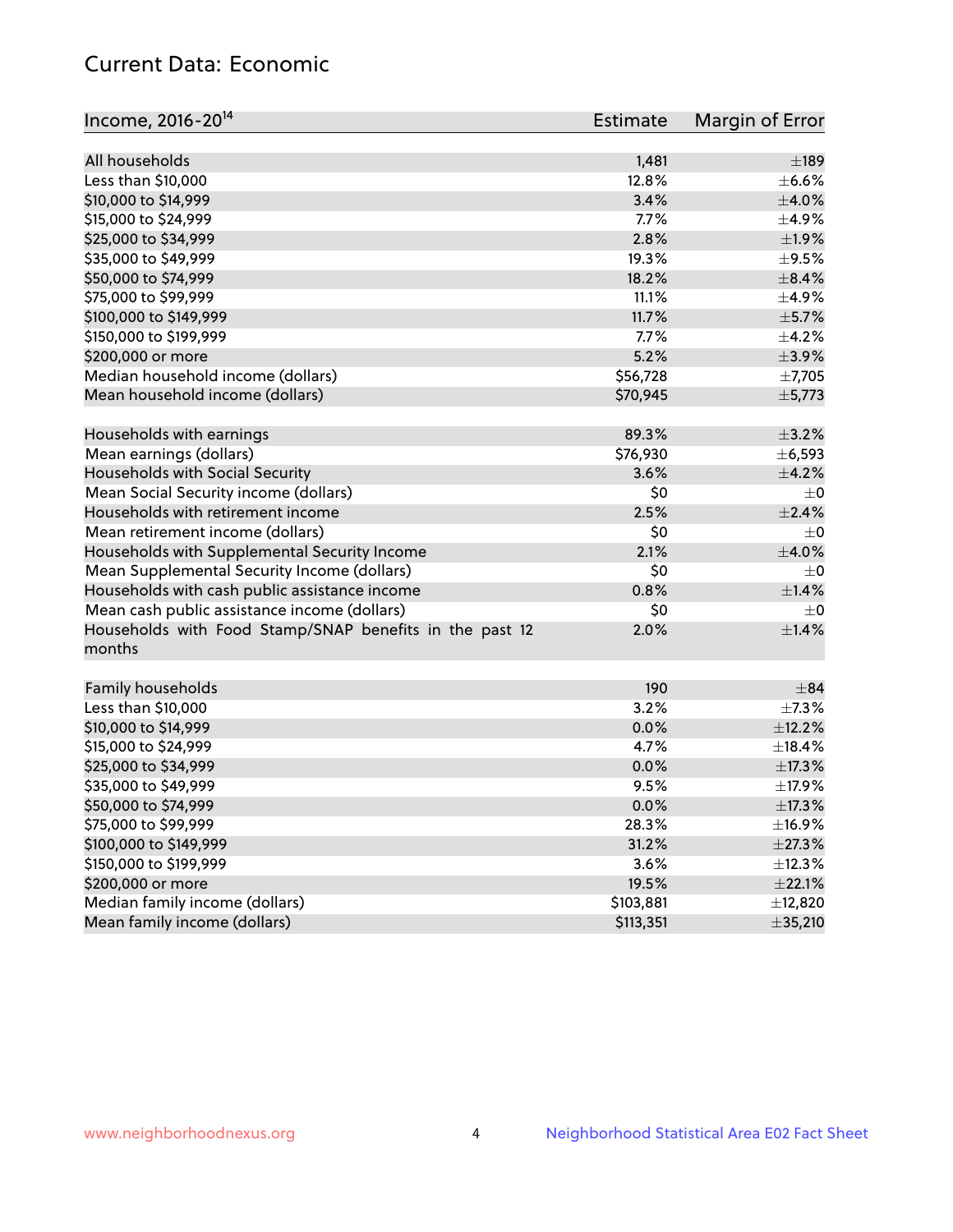## Current Data: Economic, continued...

| Income, 2016-20, continued <sup>15</sup>                                                   | <b>Estimate</b> | <b>Margin of Error</b> |
|--------------------------------------------------------------------------------------------|-----------------|------------------------|
|                                                                                            |                 |                        |
| Nonfamily households                                                                       | 1,292           | $\pm 210$              |
| Median nonfamily income (dollars)                                                          | \$49,764        | ± 6,712                |
| Mean nonfamily income (dollars)                                                            | \$64,719        | ±4,944                 |
| Median earnings for workers (dollars)                                                      | \$8,097         | $\pm$ 1,184            |
| Median earnings for male full-time, year-round workers                                     | \$54,338        | ±6,186                 |
| (dollars)                                                                                  |                 |                        |
| Median earnings for female full-time, year-round workers<br>(dollars)                      | \$51,306        | ±9,253                 |
| Per capita income (dollars)                                                                | \$12,667        | ±1,259                 |
|                                                                                            |                 |                        |
| Families Below Poverty Level, 2016-20 <sup>16</sup>                                        | Estimate        | <b>Margin of Error</b> |
| <b>All Families</b>                                                                        | 190             | $\pm$ 84               |
| Percent below poverty                                                                      | 7.9%            | $\pm$ 9.5%             |
|                                                                                            |                 |                        |
| Families with related children under 18 years                                              | 26              | $\pm$ 67               |
| Percent below poverty                                                                      | 34.2%           | ±135.0%                |
| Families with related children under 5 years only                                          | 26              | $\pm$ 67               |
| Percent below poverty                                                                      | 34.2%           | ±135.0%                |
| Married couple families                                                                    | 166             | $\pm$ 84               |
| Percent below poverty                                                                      | 5.4%            | ±15.8%                 |
| Married couple families with related children under 18 years                               | 26              | $\pm$ 48               |
| Percent below poverty                                                                      | 34.2%           | $\pm$ 79.3%            |
| Married couple families with related children under 5 years                                | 26              | $\pm$ 48               |
| Percent below poverty                                                                      | 34.2%           | ±79.3%                 |
|                                                                                            |                 |                        |
| Families with female householder, no spouse present                                        | 18              | $\pm 26$               |
| Percent below poverty                                                                      | 0.0%            | ±128.5%                |
| Families with female householder, no spouse present with                                   | 0               | $+33$                  |
| related children under 18 years                                                            | $\ddagger$      | $^+$                   |
| Percent below poverty                                                                      |                 |                        |
| Families with female householder, no spouse present with<br>related children under 5 years | 0               | $\pm$ 33               |
| Percent below poverty                                                                      | $\ddagger$      | $\ddagger$             |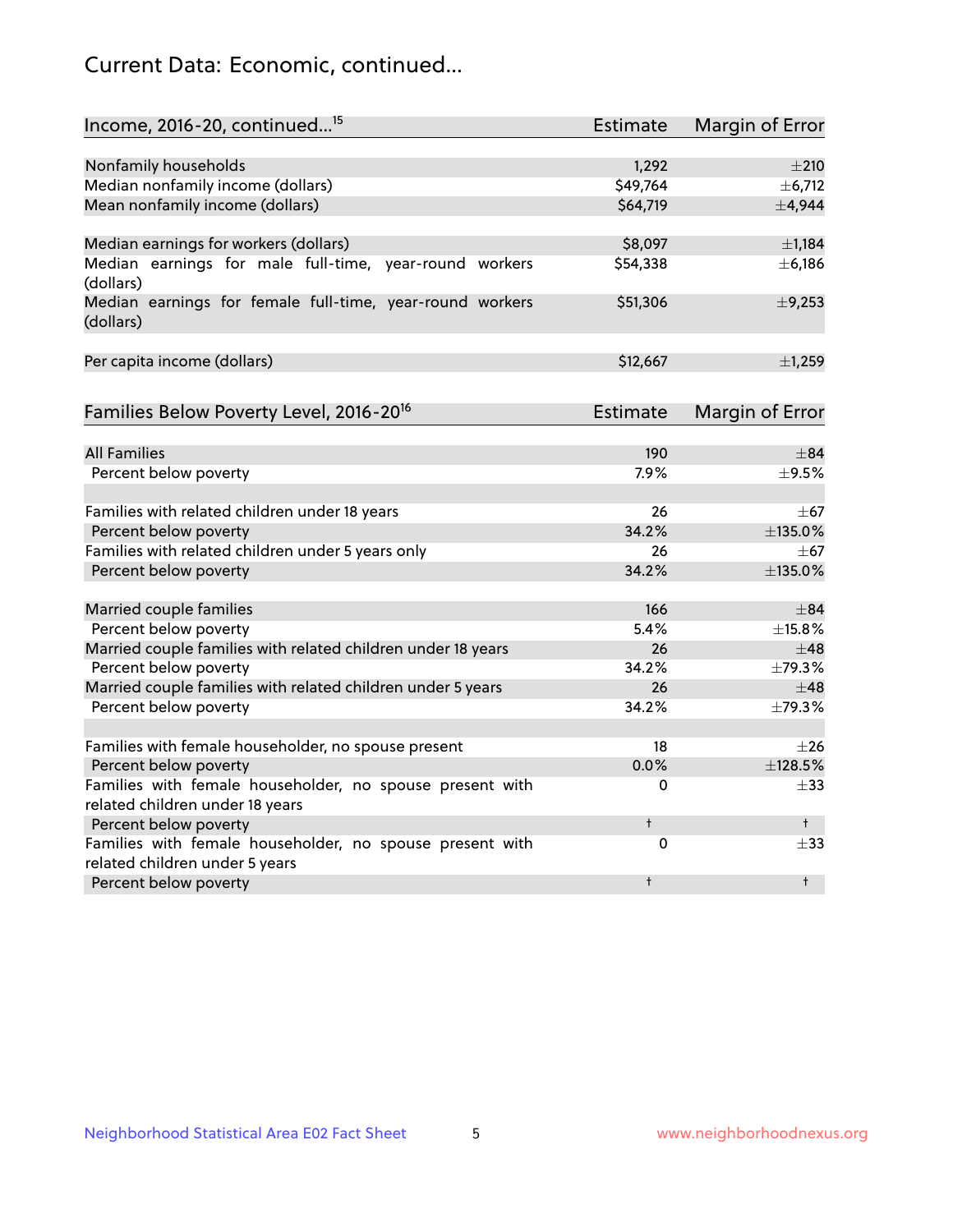## Current Data: Economic, continued...

| People Below Poverty Level, 2016-20 <sup>17</sup> | <b>Estimate</b> | Margin of Error |
|---------------------------------------------------|-----------------|-----------------|
|                                                   |                 |                 |
| Total population                                  | 3,352           | $\pm$ 521       |
| Percent below poverty                             | 36.5%           | ±10.0%          |
| Population under 18 years                         | 49              | $\pm$ 127       |
| Percent below poverty                             | 16.9%           | ±159.2%         |
| Population 18 years and over                      | 3,303           | $\pm$ 576       |
| Percent below poverty                             | 36.8%           | $+11.4%$        |
| Population 18 to 64 years                         | 3.280           | $\pm$ 572       |
| Percent below poverty                             | 36.9%           | ±11.4%          |
| Population 65 years and over                      | 23              | $\pm$ 67        |
| Percent below poverty                             | 23.5%           | ±186.4%         |

| Poverty by Race/Ethnicity, 2016-20 <sup>18</sup> | Estimate |              |
|--------------------------------------------------|----------|--------------|
|                                                  |          |              |
| Non-Hispanic White population                    | 1,540    | ±444         |
| Percent below poverty                            | 36.4%    | $\pm$ 17.5%  |
| <b>Black population</b>                          | 629      | $\pm 205$    |
| Percent below poverty                            | 27.3%    | ±14.4%       |
| Asian population                                 | 842      | $\pm$ 237    |
| Percent below poverty                            | 44.5%    | $\pm$ 15.6%  |
| Hispanic or Latino population                    | 219      | ±104         |
| Percent below poverty                            | 29.9%    | $\pm 23.0\%$ |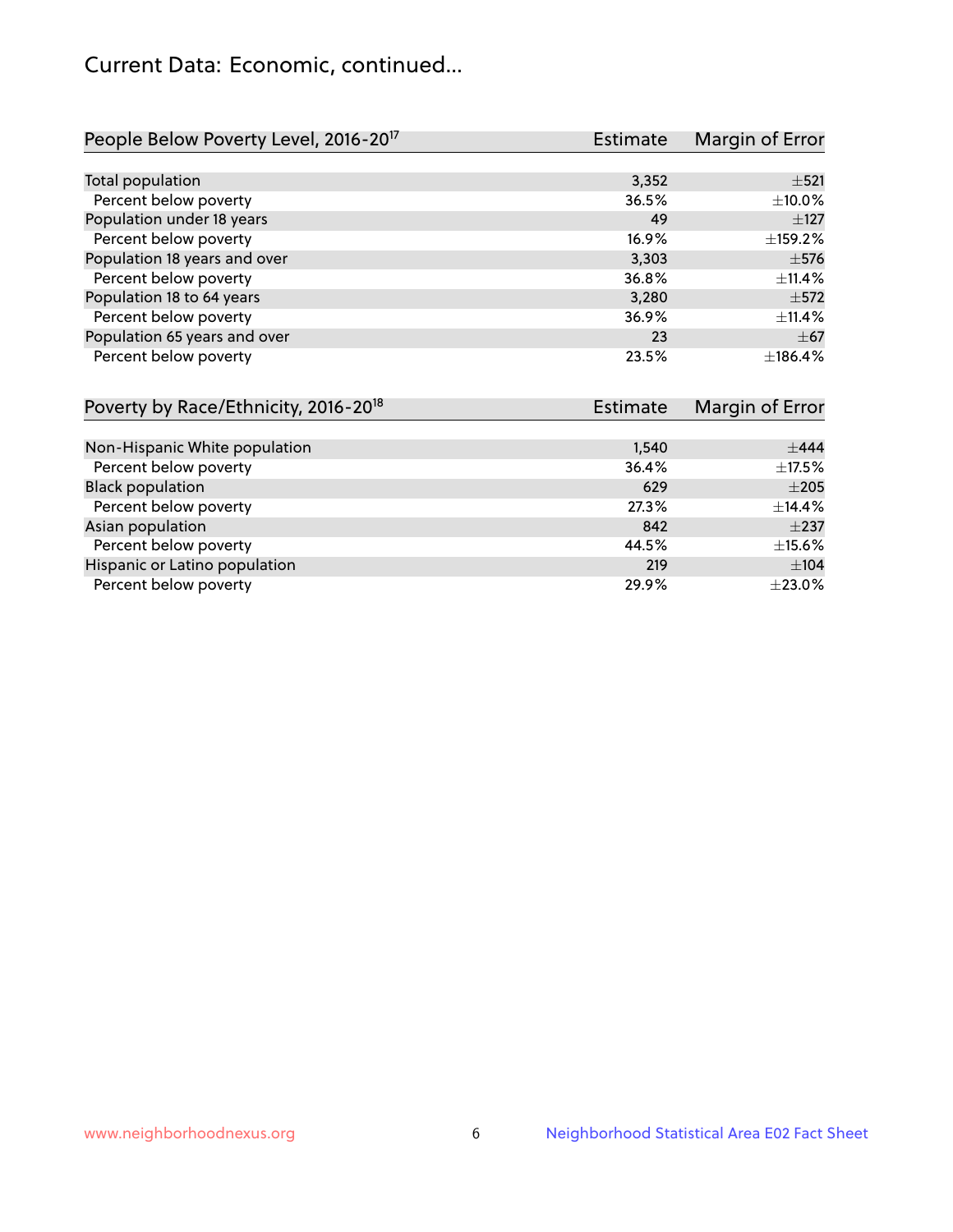## Current Data: Employment

| Employment Status, 2016-20 <sup>19</sup>      | Estimate   | Margin of Error    |
|-----------------------------------------------|------------|--------------------|
|                                               |            |                    |
| Population 16 years and over                  | 10,489     | $\pm 776$          |
| In labor force                                | 39.1%      | $+4.2%$            |
| Civilian labor force                          | 39.1%      | $\pm$ 4.2%         |
| Employed                                      | 35.4%      | $\pm$ 4.0%         |
| Unemployed                                    | 3.7%       | $\pm$ 1.7%         |
| <b>Armed Forces</b>                           | 0.0%       | $\pm 1.0\%$        |
| Not in labor force                            | 60.9%      | $\pm 3.6\%$        |
|                                               |            |                    |
| Civilian labor force                          | 4,101      | $\pm$ 533          |
| Unemployment Rate                             | 9.4%       | $\pm$ 4.1%         |
|                                               |            |                    |
| Females 16 years and over                     | 4,048      | $+442$             |
| In labor force                                | 40.8%      | $\pm$ 5.3%         |
| Civilian labor force                          | 40.8%      | $\pm$ 5.3%         |
| Employed                                      | 38.9%      | ±5.4%              |
|                                               |            |                    |
| Own children of the householder under 6 years | 49         | $\pm$ 85           |
| All parents in family in labor force          | 0.0%       | ±81.8%             |
|                                               |            |                    |
| Own children of the householder 6 to 17 years | 0          | $\pm 23$           |
| All parents in family in labor force          | $\ddagger$ | $^{\dagger}$       |
|                                               |            |                    |
| $Im A_{11} + m_1 2016 20$                     | Estimants. | $M$ avain af Evrav |

| $100 \times 10^{-6}$                                          | Estimate | Margin of Error |
|---------------------------------------------------------------|----------|-----------------|
|                                                               |          |                 |
| Civilian employed population 16 years and over                | 3,714    | $\pm$ 498       |
| Agriculture, forestry, fishing and hunting, and mining        | 0.0%     | $\pm$ 0.9%      |
| Construction                                                  | $1.0\%$  | $\pm$ 1.3%      |
| Manufacturing                                                 | 3.4%     | $\pm$ 2.4%      |
| Wholesale trade                                               | 0.6%     | $\pm$ 0.7%      |
| Retail trade                                                  | 5.5%     | $\pm 2.2\%$     |
| Transportation and warehousing, and utilities                 | 4.7%     | $\pm$ 1.9%      |
| Information                                                   | $1.9\%$  | $\pm$ 1.4%      |
| Finance and insurance, and real estate and rental and leasing | 2.8%     | $\pm1.6\%$      |
| Professional, scientific, and management, and administrative  | 18.8%    | $\pm$ 5.4%      |
| and waste management services                                 |          |                 |
| Educational services, and health care and social assistance   | 43.5%    | $\pm$ 3.9%      |
| Arts, entertainment, and recreation, and accommodation and    | 13.2%    | $\pm$ 5.6%      |
| food services                                                 |          |                 |
| Other services, except public administration                  | $1.7\%$  | $\pm$ 1.1%      |
| Public administration                                         | 2.8%     | $\pm 2.4\%$     |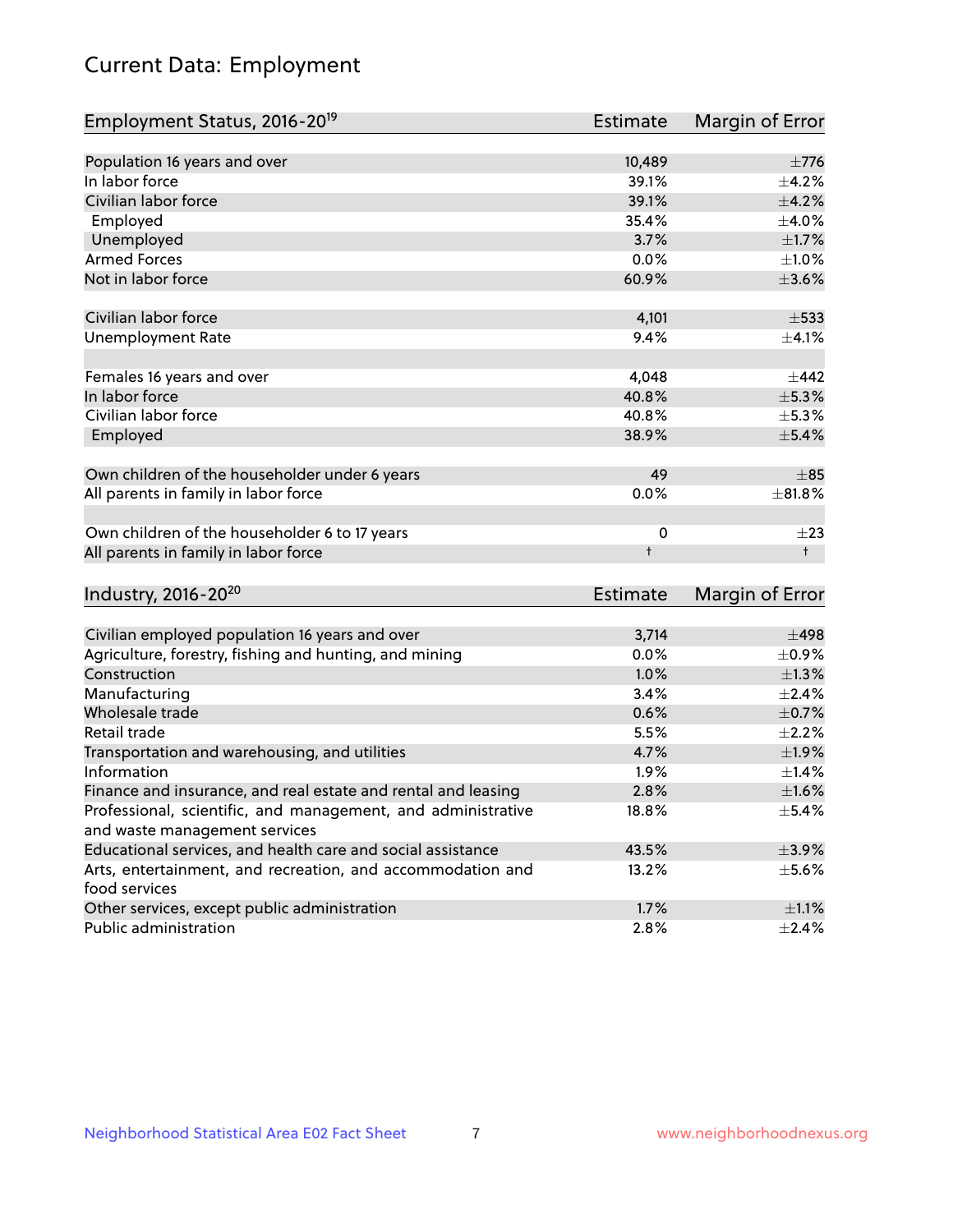# Current Data: Employment, continued...

| Occupation, 2016-20 <sup>21</sup>                                                                       | Estimate        | Margin of Error |
|---------------------------------------------------------------------------------------------------------|-----------------|-----------------|
| Civilian employed population 16 years and over                                                          | 3,714           | $\pm$ 498       |
| Management, business, science, and arts occupations                                                     | 64.6%           | $\pm$ 4.7%      |
| Service occupations                                                                                     | 15.2%           | $\pm$ 5.4%      |
| Sales and office occupations                                                                            | 16.0%           | $\pm$ 3.7%      |
| Natural resources, construction, and maintenance occupations                                            | 1.4%            | $\pm 1.5\%$     |
| Production, transportation, and material moving occupations                                             | 2.8%            | $\pm 1.6\%$     |
| Class of Worker, 2016-20 <sup>22</sup>                                                                  | <b>Estimate</b> | Margin of Error |
| Civilian employed population 16 years and over                                                          | 3,714           | $\pm 498$       |
| Private wage and salary workers                                                                         | 58.4%           | $\pm$ 5.6%      |
| Government workers                                                                                      | 36.7%           | $\pm$ 5.2%      |
|                                                                                                         | 4.4%            |                 |
| Self-employed in own not incorporated business workers                                                  |                 | $\pm 2.4\%$     |
| Unpaid family workers                                                                                   | 0.6%            | $\pm 1.3\%$     |
| Job Flows, 2019 <sup>23</sup>                                                                           |                 | 2019            |
| Total Jobs in Neighborhood Statistical Area                                                             |                 | 9,480           |
| Held by residents of Neighborhood Statistical Area                                                      |                 | 0.5%            |
| Held by non-residents of Neighborhood Statistical Area                                                  |                 | 99.5%           |
| Jobs by Industry Sector, 2019 <sup>24</sup>                                                             |                 | 2019            |
| Total Jobs in Neighborhood Statistical Area                                                             |                 | 9,480           |
| <b>Goods Producing sectors</b>                                                                          |                 | 1.3%            |
| Trade, Transportation, and Utilities sectors                                                            |                 | 2.4%            |
| All Other Services sectors                                                                              |                 | 96.3%           |
|                                                                                                         |                 |                 |
| Total Jobs in Neighborhood Statistical<br>held<br>by<br>Area<br>Neighborhood Statistical Area residents |                 | 51              |
| <b>Goods Producing sectors</b>                                                                          |                 | 0.0%            |
| Trade, Transportation, and Utilities sectors                                                            |                 | 3.9%            |
| All Other Services sectors                                                                              |                 | 96.1%           |
| Jobs by Earnings, 2019 <sup>25</sup>                                                                    |                 | 2019            |
| Total Jobs in Neighborhood Statistical Area                                                             |                 | 9,480           |
| Jobs with earnings \$1250/month or less                                                                 |                 | 7.8%            |
| Jobs with earnings \$1251/month to \$3333/month                                                         |                 | 14.6%           |
| Jobs with earnings greater than \$3333/month                                                            |                 | 77.5%           |
| Neighborhood Statistical<br>Jobs<br>in<br>Area<br>held<br>by<br>Total                                   |                 | 51              |
| Neighborhood Statistical Area residents                                                                 |                 |                 |
| Jobs with earnings \$1250/month or less                                                                 |                 | 7.8%            |
| Jobs with earnings \$1251/month to \$3333/month                                                         |                 | 17.6%           |
| Jobs with earnings greater than \$3333/month                                                            |                 | 74.5%           |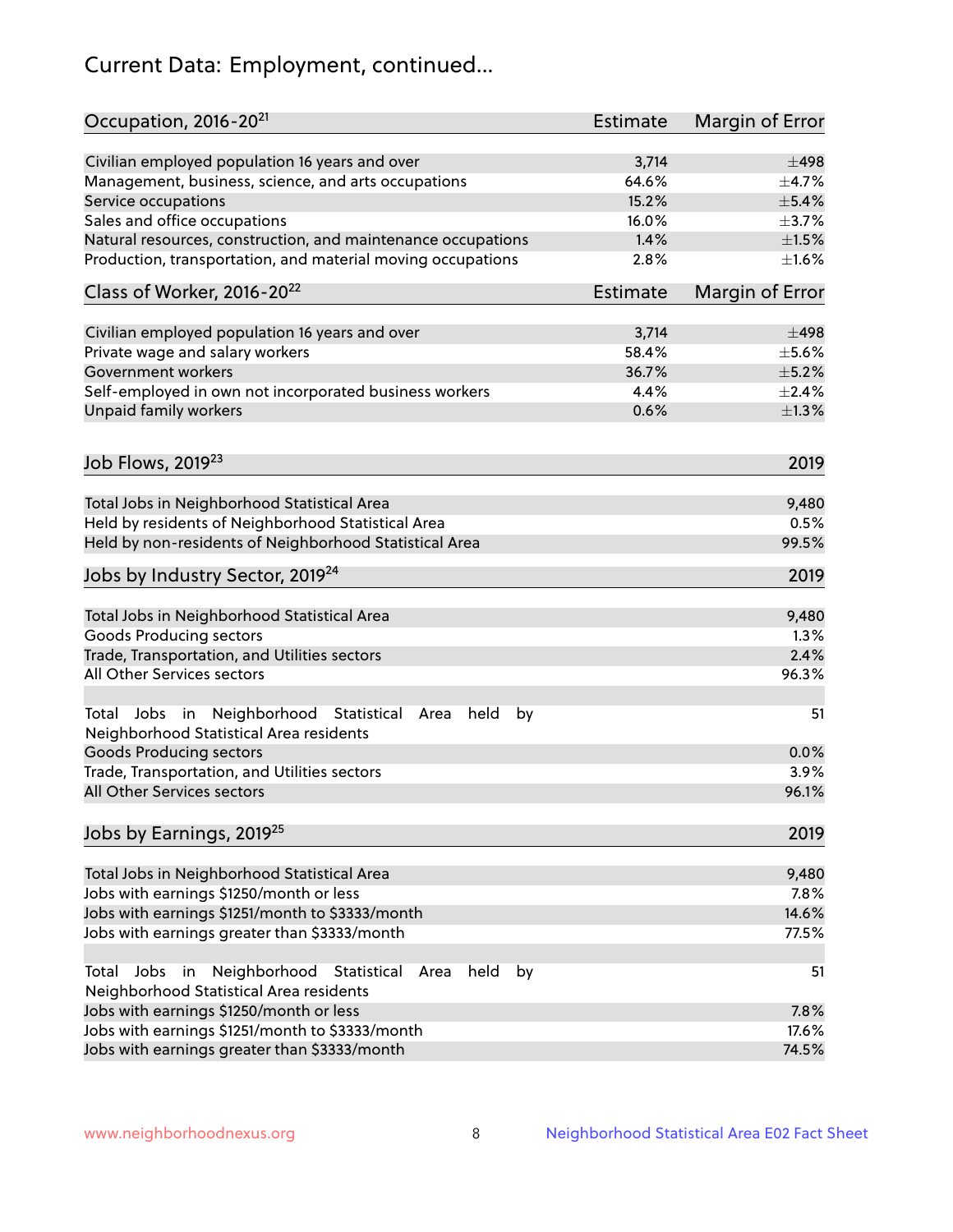## Current Data: Employment, continued...

| Jobs by Age of Worker, 2019 <sup>26</sup>                                                      | 2019  |
|------------------------------------------------------------------------------------------------|-------|
|                                                                                                |       |
| Total Jobs in Neighborhood Statistical Area                                                    | 9,480 |
| Jobs with workers age 29 or younger                                                            | 14.6% |
| Jobs with workers age 30 to 54                                                                 | 62.9% |
| Jobs with workers age 55 or older                                                              | 22.5% |
|                                                                                                |       |
| Total Jobs in Neighborhood Statistical Area held by<br>Neighborhood Statistical Area residents | 51    |
| Jobs with workers age 29 or younger                                                            | 45.1% |
| Jobs with workers age 30 to 54                                                                 | 51.0% |
| Jobs with workers age 55 or older                                                              | 3.9%  |

## Current Data: Education

| School Enrollment, 2016-20 <sup>27</sup>       | <b>Estimate</b> | Margin of Error |
|------------------------------------------------|-----------------|-----------------|
|                                                |                 |                 |
| Population 3 years and over enrolled in school | 8,780           | $\pm 728$       |
| Nursery school, preschool                      | 0.0%            | $+0.3%$         |
| Kindergarten                                   | 0.0%            | $\pm$ 0.3%      |
| Elementary school (grades 1-8)                 | 0.1%            | $+0.4%$         |
| High school (grades 9-12)                      | 0.2%            | $\pm$ 0.4%      |
| College or graduate school                     | 99.6%           | $\pm 1.6\%$     |

| Educational Attainment, 2016-20 <sup>28</sup> | <b>Estimate</b> | Margin of Error |
|-----------------------------------------------|-----------------|-----------------|
|                                               |                 |                 |
| Population 25 years and over                  | 1,980           | $\pm$ 320       |
| Less than 9th grade                           | 0.0%            | $\pm$ 3.3%      |
| 9th to 12th grade, no diploma                 | 2.7%            | $\pm$ 4.3%      |
| High school graduate (includes equivalency)   | 2.7%            | $\pm$ 3.2%      |
| Some college, no degree                       | 11.8%           | $\pm$ 7.4%      |
| Associate's degree                            | 6.3%            | $\pm$ 3.4%      |
| Bachelor's degree                             | 37.4%           | $\pm$ 7.8%      |
| Graduate or professional degree               | 39.2%           | $\pm$ 7.4%      |
|                                               |                 |                 |
| Percent high school graduate or higher        | 97.3%           | $\pm$ 5.1%      |
| Percent bachelor's degree or higher           | 76.5%           | $\pm$ 6.2%      |
|                                               |                 |                 |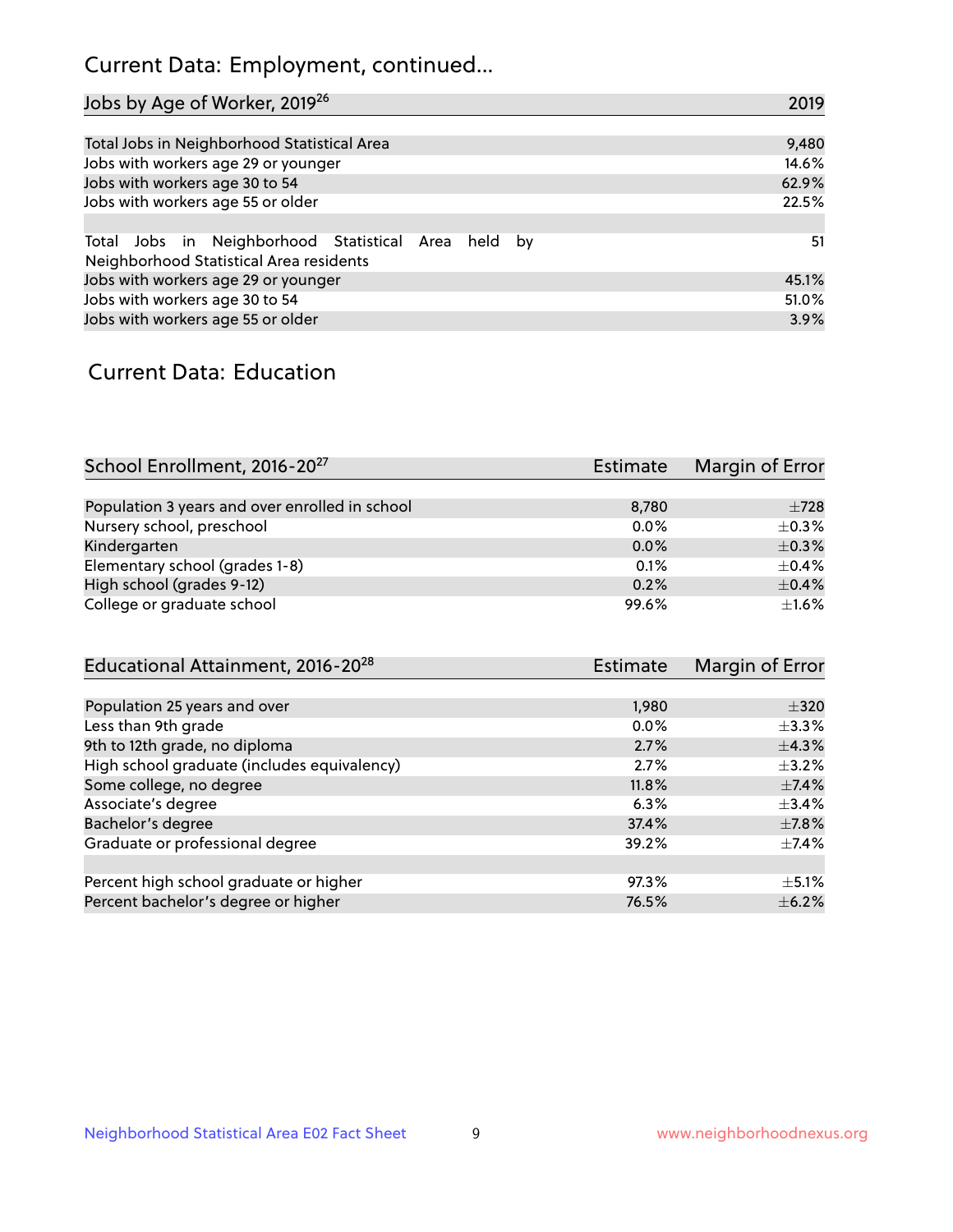## Current Data: Housing

| Households by Type, 2016-20 <sup>29</sup>            | <b>Estimate</b> | Margin of Error |
|------------------------------------------------------|-----------------|-----------------|
|                                                      |                 |                 |
| Total households                                     | 1,481           | $\pm$ 189       |
| Family households (families)                         | 12.8%           | ±5.4%           |
| With own children under 18 years                     | 1.8%            | $\pm$ 3.7%      |
| Married-couple family                                | 11.2%           | $\pm$ 5.4%      |
| With own children of the householder under 18 years  | 1.8%            | $\pm 3.0\%$     |
| Male householder, no spouse present, family          | 0.4%            | $\pm 1.0\%$     |
| With own children of the householder under 18 years  | 0.0%            | $\pm1.6\%$      |
| Female householder, no spouse present, family        | 1.2%            | $\pm 0.8\%$     |
| With own children of the householder under 18 years  | 0.0%            | $\pm1.6\%$      |
| Nonfamily households                                 | 87.2%           | $\pm$ 8.8%      |
| Householder living alone                             | 52.4%           | ±12.8%          |
| 65 years and over                                    | $0.0\%$         | $\pm1.6\%$      |
| Households with one or more people under 18 years    | 1.8%            | $\pm 3.0\%$     |
| Households with one or more people 65 years and over | 1.2%            | $\pm1.8\%$      |
|                                                      |                 |                 |
| Average household size                               | 2.21            | $\pm$ 0.21      |
| Average family size                                  | 2.51            | $\pm$ 0.67      |
| Housing Occupancy, 2016-20 <sup>30</sup>             | <b>Estimate</b> | Margin of Error |
| Total housing units                                  | 1,708           | ±184            |
| Occupied housing units                               | 86.7%           | $\pm$ 6.0%      |
| Vacant housing units                                 | 13.3%           | $\pm$ 5.8%      |
|                                                      |                 |                 |
| Homeowner vacancy rate                               | 0.0             | $\pm$ 14.0      |
| Rental vacancy rate                                  | 6.4             | $+4.2$          |
| Units in Structure, 2016-20 <sup>31</sup>            | Estimate        | Margin of Error |
| Total housing units                                  | 1,708           | $\pm$ 184       |
| 1-unit, detached                                     | 6.8%            | $\pm$ 4.4%      |
|                                                      | 2.0%            | $\pm 2.2\%$     |
| 1-unit, attached                                     | 5.2%            | $\pm 3.6\%$     |
| 2 units                                              |                 |                 |
| 3 or 4 units                                         | 4.8%            | $\pm$ 4.5%      |
| 5 to 9 units                                         | 4.4%            | $\pm 4.5\%$     |
| 10 to 19 units                                       | 2.7%            | $\pm 1.9\%$     |
| 20 or more units                                     | 74.1%           | $\pm$ 7.1%      |
| Mobile home                                          | 0.0%            | ±1.4%           |
| Boat, RV, van, etc.                                  | $0.0\%$         | $\pm$ 1.4%      |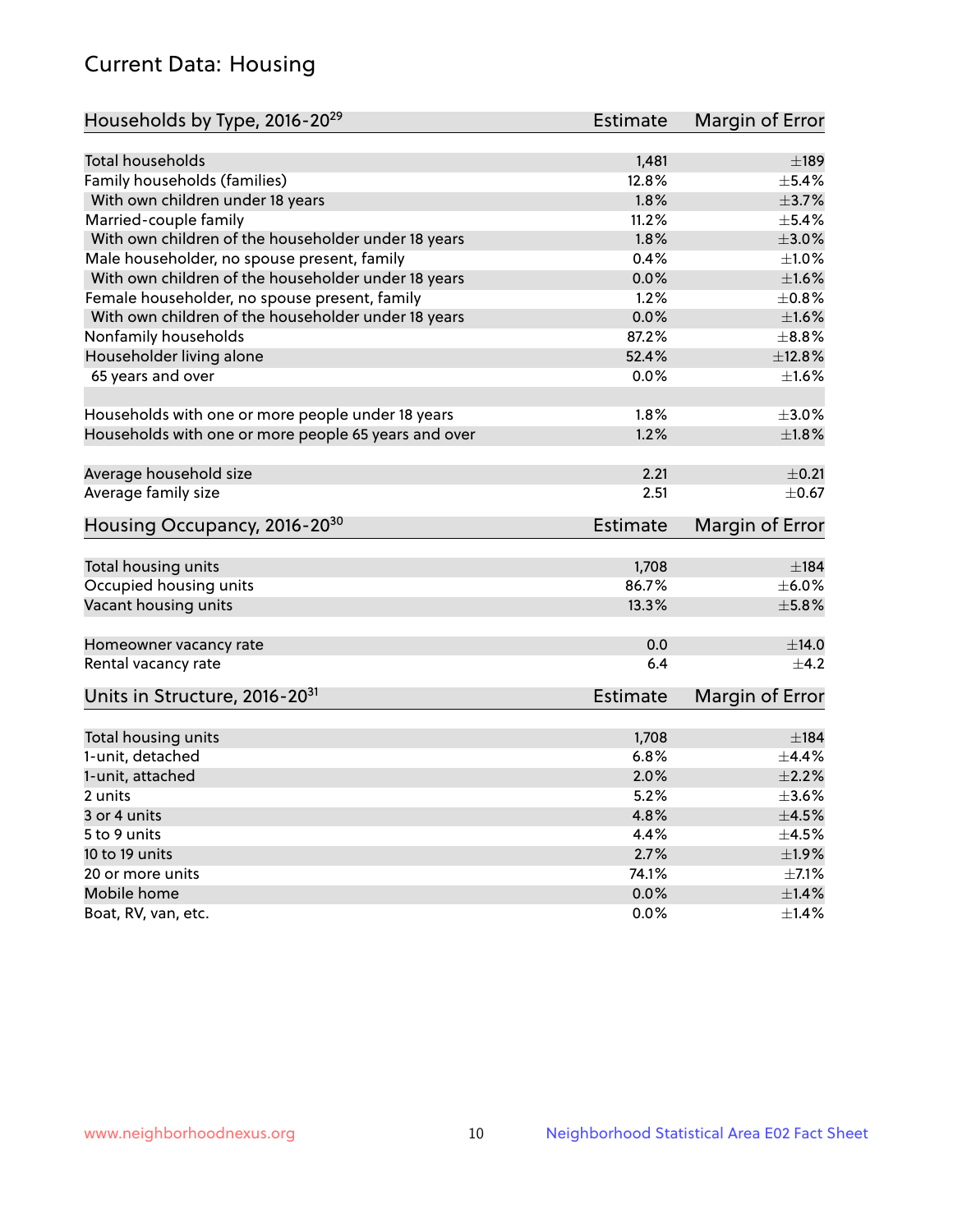## Current Data: Housing, continued...

| Year Structure Built, 2016-20 <sup>32</sup>    | <b>Estimate</b> | <b>Margin of Error</b> |
|------------------------------------------------|-----------------|------------------------|
| Total housing units                            | 1,708           | ±184                   |
| Built 2014 or later                            | 17.2%           | ±6.7%                  |
| Built 2010 to 2013                             | 15.0%           | $\pm$ 4.9%             |
| Built 2000 to 2009                             | 40.2%           | $\pm$ 8.4%             |
| Built 1990 to 1999                             | 12.7%           | $\pm$ 5.6%             |
| Built 1980 to 1989                             | 0.8%            | $\pm 1.2\%$            |
| Built 1970 to 1979                             | 0.0%            | $\pm$ 1.4%             |
| Built 1960 to 1969                             | 2.4%            | $\pm$ 3.8%             |
| Built 1950 to 1959                             | 5.2%            | $\pm$ 4.5%             |
| Built 1940 to 1949                             | 0.9%            | $\pm 2.0\%$            |
| Built 1939 or earlier                          | 5.5%            | $\pm$ 4.5%             |
| Housing Tenure, 2016-2033                      | <b>Estimate</b> | <b>Margin of Error</b> |
|                                                |                 |                        |
| Occupied housing units                         | 1,481<br>11.1%  | ±189<br>±4.1%          |
| Owner-occupied                                 | 88.9%           | $\pm$ 7.5%             |
| Renter-occupied                                |                 |                        |
| Average household size of owner-occupied unit  | 2.37            | $\pm$ 0.96             |
| Average household size of renter-occupied unit | 2.19            | $\pm$ 0.22             |
| Residence 1 Year Ago, 2016-20 <sup>34</sup>    | <b>Estimate</b> | <b>Margin of Error</b> |
| Population 1 year and over                     | 10,549          | $\pm 785$              |
| Same house                                     | 59.6%           | ±3.4%                  |
| Different house in the U.S.                    | 36.2%           | $\pm$ 4.2%             |
| Same county                                    | 14.4%           | $\pm 3.0\%$            |
| Different county                               | 21.9%           | $\pm$ 3.4%             |
| Same state                                     | 12.7%           | $\pm 2.7\%$            |
| Different state                                | 9.2%            | $\pm 2.4\%$            |
| Abroad                                         | 4.2%            | ±1.3%                  |
| Value of Housing Unit, 2016-20 <sup>35</sup>   | <b>Estimate</b> | Margin of Error        |
| Owner-occupied units                           | 165             | $\pm 65$               |
| Less than \$50,000                             | 0.0%            | $\pm$ 39.6%            |
| \$50,000 to \$99,999                           | 0.0%            | $\pm$ 31.3%            |
| \$100,000 to \$149,999                         | 0.0%            | ±19.8%                 |
| \$150,000 to \$199,999                         | 17.5%           | $\pm$ 30.5%            |
| \$200,000 to \$299,999                         | 29.5%           | ±38.9%                 |
| \$300,000 to \$499,999                         | 42.1%           | ±38.3%                 |
| \$500,000 to \$999,999                         | 10.9%           | $\pm 21.1\%$           |
| \$1,000,000 or more                            | 0.0%            | ±24.3%                 |
| Mortgage Status, 2016-20 <sup>36</sup>         | <b>Estimate</b> | Margin of Error        |
| Owner-occupied units                           | 165             | $\pm 65$               |
| Housing units with a mortgage                  | 100.0%          | $\pm$ 0.0%             |

Neighborhood Statistical Area E02 Fact Sheet 11 1 www.neighborhoodnexus.org

Housing units without a mortgage  $\pm 14.0\%$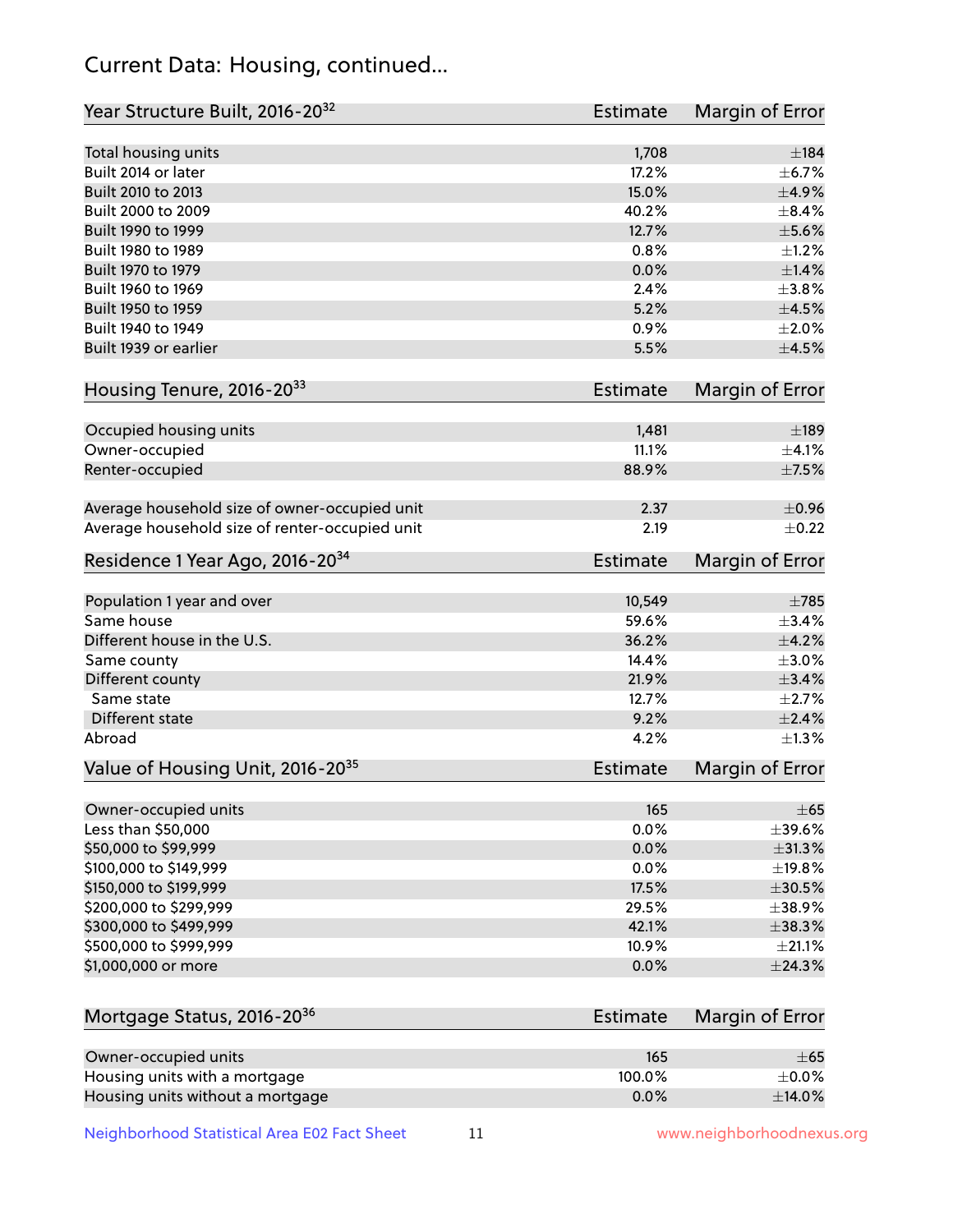## Current Data: Housing, continued...

| Selected Monthly Owner Costs, 2016-20 <sup>37</sup> | <b>Estimate</b> | Margin of Error |
|-----------------------------------------------------|-----------------|-----------------|
|                                                     |                 |                 |
| Housing units with a mortgage                       | 165             | $\pm 65$        |
| Less than \$300                                     | $0.0\%$         | $\pm$ 19.8%     |
| \$300 to \$499                                      | 0.0%            | ±19.8%          |
| \$500 to \$999                                      | 7.1%            | ±33.9%          |
| \$1,000 to \$1,499                                  | 17.5%           | ±30.1%          |
| \$1,500 to \$1,999                                  | 39.1%           | ±28.8%          |
| \$2,000 to \$2,999                                  | 27.9%           | ±31.4%          |
| \$3,000 or more                                     | 8.4%            | ±28.7%          |
|                                                     |                 |                 |
| Median (dollars)                                    | \$1,824         | $\pm$ 187       |
|                                                     |                 |                 |
| Housing units without a mortgage                    | 0               | $\pm 23$        |
| Less than \$150                                     | $\ddagger$      | $\ddagger$      |
| \$150 to \$249                                      | t               | $\ddagger$      |
| \$250 to \$349                                      | $\ddagger$      | $\ddagger$      |
| \$350 to \$499                                      | $\ddagger$      | $\ddagger$      |
| \$500 to \$699                                      | $\ddagger$      | t               |
| \$700 or more                                       | $\ddagger$      | $\ddagger$      |
|                                                     |                 |                 |
| Median (dollars)                                    | t               | ŧ               |

| Selected Monthly Owner Costs as a Percentage of | Estimate | Margin of Error |
|-------------------------------------------------|----------|-----------------|
| Household Income, 2016-2038                     |          |                 |
|                                                 |          |                 |
| Housing units with a mortgage <sup>39</sup>     | 165      | ±119            |
| Less than 20.0 percent                          | 80.8%    | ±17.4%          |
| 20.0 to 24.9 percent                            | 8.4%     | $\pm 20.1\%$    |
| 25.0 to 29.9 percent                            | $0.0\%$  | ±14.0%          |
| 30.0 to 34.9 percent                            | $0.0\%$  | ±14.0%          |
| 35.0 percent or more                            | 10.9%    | $\pm$ 24.5%     |
|                                                 |          |                 |
| Housing units without a mortgage <sup>40</sup>  | 0        | $\pm 69$        |
| Less than 10.0 percent                          |          |                 |
| 10.0 to 14.9 percent                            |          |                 |
| 15.0 to 19.9 percent                            |          | $\ddagger$      |
| 20.0 to 24.9 percent                            |          |                 |
| 25.0 to 29.9 percent                            |          |                 |
| 30.0 to 34.9 percent                            |          |                 |
| 35.0 percent or more                            |          |                 |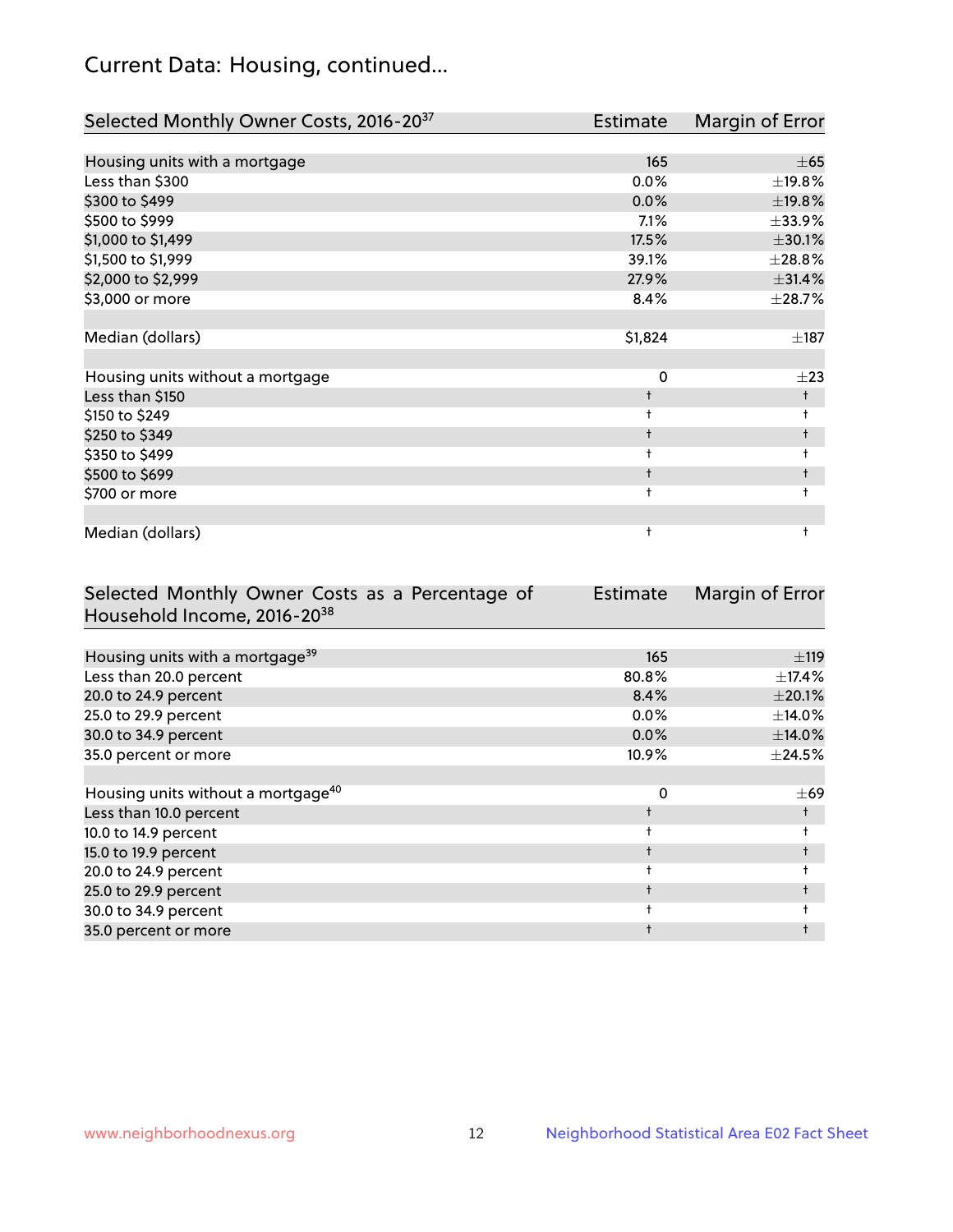## Current Data: Housing, continued...

| Gross Rent, 2016-20 <sup>41</sup>               | <b>Estimate</b> | Margin of Error |
|-------------------------------------------------|-----------------|-----------------|
|                                                 |                 |                 |
| Occupied units paying rent                      | 1,316           | $\pm 201$       |
| Less than \$200                                 | 0.0%            | $\pm 3.0\%$     |
| \$200 to \$499                                  | 2.3%            | $\pm$ 6.2%      |
| \$500 to \$749                                  | 4.2%            | $\pm$ 6.2%      |
| \$750 to \$999                                  | 7.4%            | ±4.4%           |
| \$1,000 to \$1,499                              | 29.2%           | $\pm$ 7.8%      |
| \$1,500 to \$1,999                              | 37.3%           | ±11.6%          |
| \$2,000 or more                                 | 19.6%           | $\pm$ 7.3%      |
| Median (dollars)                                | \$1,592         | $\pm$ 83        |
|                                                 |                 |                 |
| No rent paid                                    | $\Omega$        | $\pm 23$        |
|                                                 |                 |                 |
| Gross Rent as a Percentage of Household Income, | <b>Estimate</b> | Margin of Error |
| $2016 - 20^{42}$                                |                 |                 |
|                                                 |                 |                 |
| Occupied units paying rent <sup>43</sup>        | 1,217           | $\pm 257$       |
| Less than 15.0 percent                          | 5.0%            | $\pm 3.6\%$     |
| 15.0 to 19.9 percent                            | 12.5%           | $\pm$ 6.1%      |
| 20.0 to 24.9 percent                            | 6.7%            | $\pm$ 4.8%      |
| 25.0 to 29.9 percent                            | 13.9%           | $\pm$ 8.3%      |
| 30.0 to 34.9 percent                            | 10.3%           | ±7.4%           |
| 35.0 percent or more                            | 51.5%           | ±10.4%          |

## Current Data: Transportation

| Commuting to Work, 2016-20 <sup>44</sup>  | Estimate | Margin of Error |
|-------------------------------------------|----------|-----------------|
|                                           |          |                 |
| Workers 16 years and over                 | 3,626    | $\pm$ 364       |
| Car, truck, or van - drove alone          | 36.6%    | $\pm$ 5.2%      |
| Car, truck, or van - carpooled            | 5.2%     | $\pm$ 3.5%      |
| Public transportation (excluding taxicab) | 4.8%     | $\pm 1.8\%$     |
| Walked                                    | 33.0%    | $\pm$ 7.1%      |
| Other means                               | 6.6%     | $\pm 2.7\%$     |
| Worked at home                            | 13.6%    | $\pm$ 4.0%      |
|                                           |          |                 |
| Mean travel time to work (minutes)        | 18.3     | $\pm$ 3.3       |

| Access to a Vehicle, 2016-20 <sup>45</sup> | Estimate | Margin of Error |
|--------------------------------------------|----------|-----------------|
|                                            |          |                 |
| Occupied housing units                     | 1.481    | $\pm$ 189       |
| No vehicles available                      | 17.1%    | $+8.0%$         |
| 1 vehicle available                        | 47.5%    | $\pm$ 10.2%     |
| 2 vehicles available                       | 29.5%    | $+9.2%$         |
| 3 or more vehicles available               | 5.9%     | $+4.4%$         |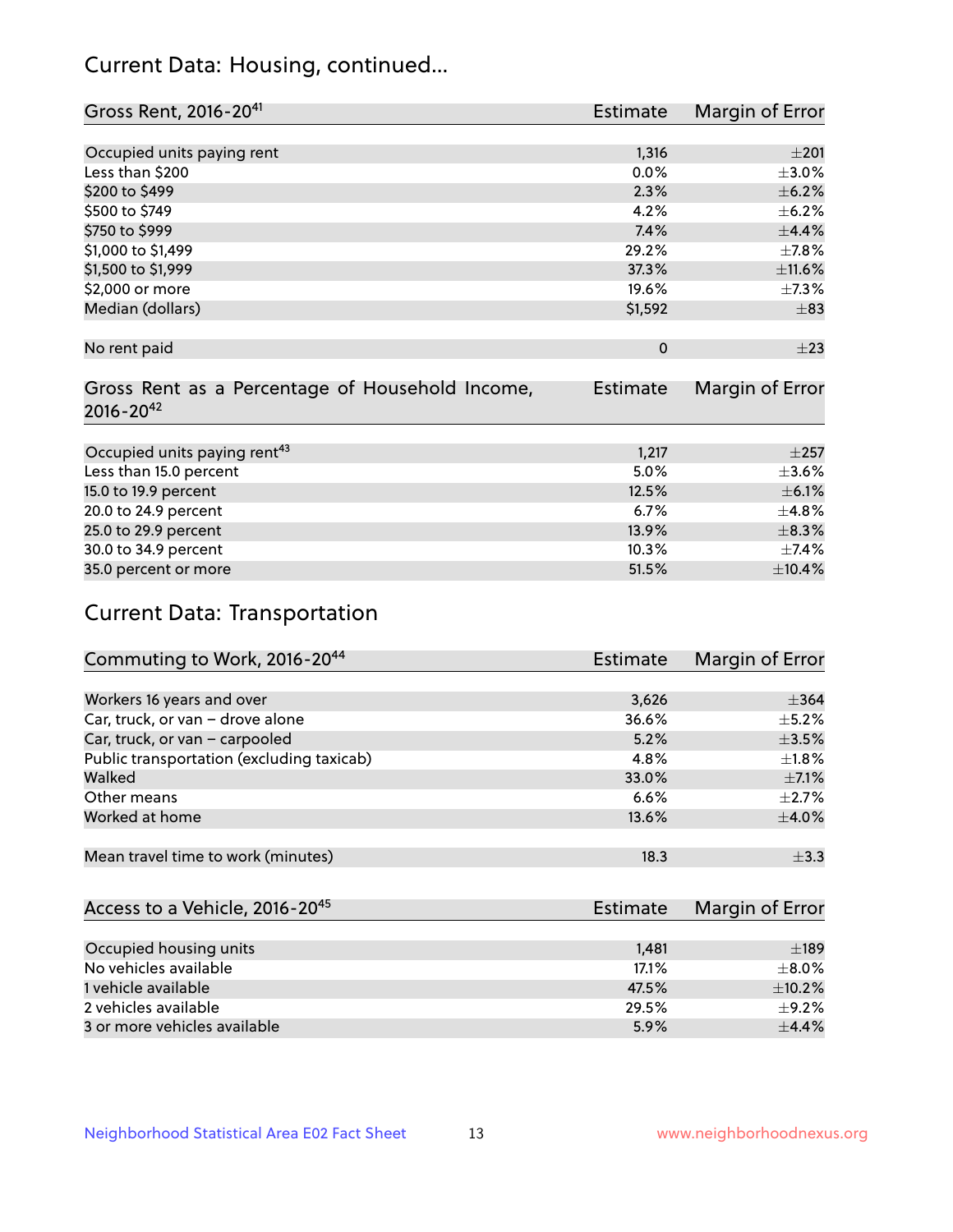## Current Data: Health

| Health Insurance coverage, 2016-2046                    | <b>Estimate</b> | Margin of Error |
|---------------------------------------------------------|-----------------|-----------------|
|                                                         |                 |                 |
| Civilian Noninstitutionalized Population                | 10,549          | $\pm 785$       |
| With health insurance coverage                          | 95.7%           | $\pm 2.9\%$     |
| With private health insurance coverage                  | 93.6%           | $\pm$ 3.2%      |
| With public health coverage                             | 2.5%            | $\pm 1.0\%$     |
| No health insurance coverage                            | 4.3%            | $\pm 1.5\%$     |
| Civilian Noninstitutionalized Population Under 19 years | 1,789           | ±1,789          |
| No health insurance coverage                            | 1.8%            | $\pm 2.5\%$     |
|                                                         |                 |                 |
| Civilian Noninstitutionalized Population 19 to 64 years | 8,737           | $\pm 729$       |
| In labor force:                                         | 3,763           | $\pm$ 475       |
| Employed:                                               | 3,449           | $\pm$ 396       |
| With health insurance coverage                          | 94.6%           | $\pm 2.5\%$     |
| With private health insurance coverage                  | 92.0%           | $\pm$ 3.7%      |
| With public coverage                                    | 3.0%            | $\pm1.7\%$      |
| No health insurance coverage                            | 5.4%            | $\pm$ 3.1%      |
|                                                         |                 |                 |
| Unemployed:                                             | 314             | $\pm$ 396       |
| With health insurance coverage                          | 78.7%           | ±51.4%          |
| With private health insurance coverage                  | 73.7%           | ±49.3%          |
| With public coverage                                    | 5.0%            | $\pm$ 7.9%      |
| No health insurance coverage                            | 21.3%           | $\pm$ 27.1%     |
|                                                         |                 |                 |
| Not in labor force:                                     | 4,975           | $\pm$ 526       |
| With health insurance coverage                          | 96.6%           | $\pm 1.1\%$     |
| With private health insurance coverage                  | 95.7%           | $\pm1.6\%$      |
| With public coverage                                    | 1.1%            | ±1.3%           |
| No health insurance coverage                            | 3.4%            | $\pm 2.0\%$     |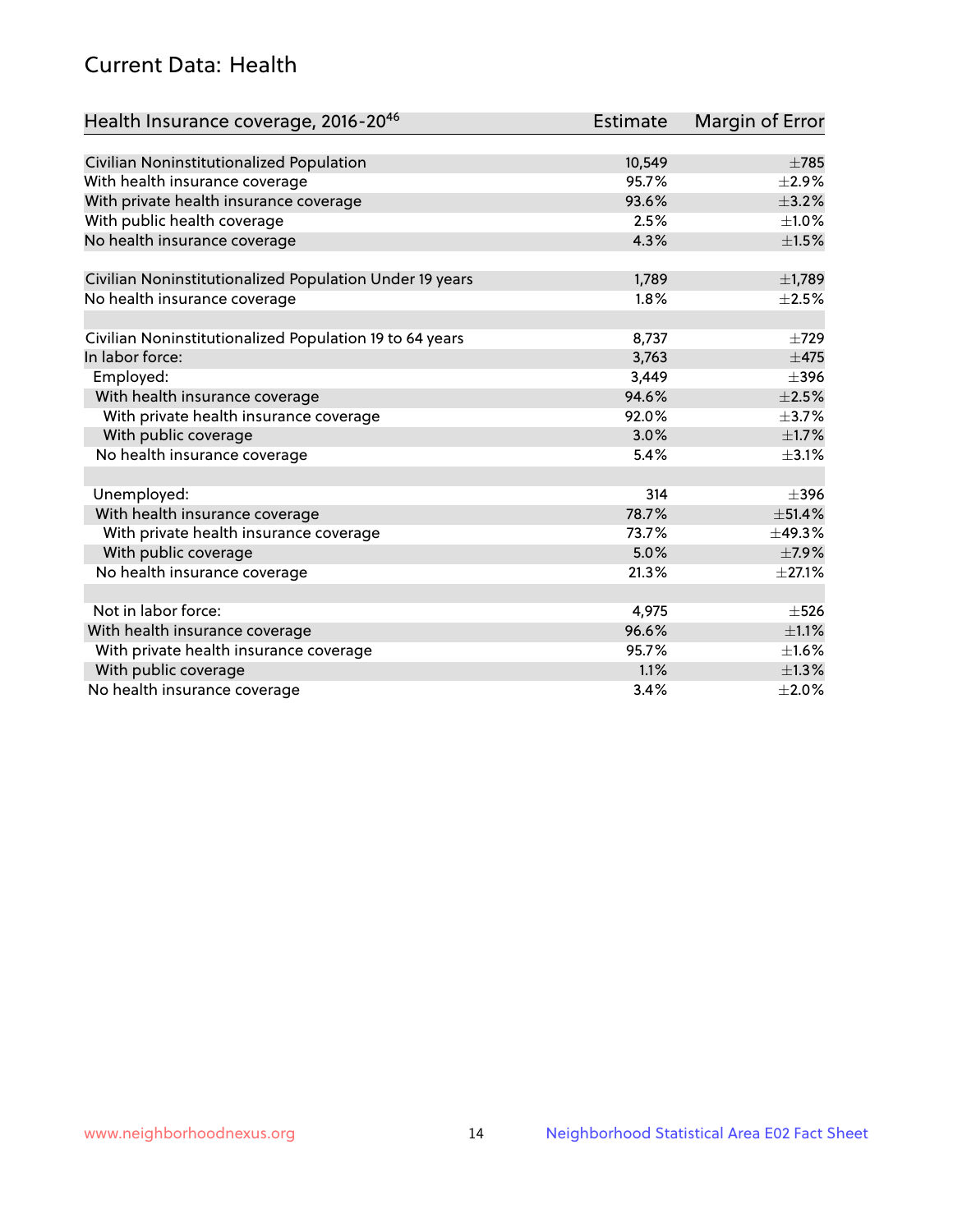#### Notes:

- 1. Source: U.S. Census Bureau, Decennial Census 2000, SF1 tables P8, P12; American Community Survey, tables B01001, B03002
- 2. This category includes Pacific Islanders, Native Americans and Alaska Natives, people who identify as some other race, and those who identify as bi/multi racial.
- 3. Source: U.S. Census Bureau, Decennial Census 2000, SF1 tables P15, P16, P18, P19; American Community Survey, tables B11001, B11005, B11003
- 4. Source: U.S. Census Bureau, Decennial Census 2000, SF3 table P37; American Community Survey, table B15002
- 5. Source: U.S. Census Bureau, Longitudinal Employer-Household Dynamics Residential Area Characteristics, Table JT01 (Primary Jobs); Workplace Area Characteristics, Table JT00 (All Jobs)
- 6. Source: U.S. Census Bureau, Decennial Census 2000, SF3 tables P52, P87; American Community Survey, tables B19001, B17001
- 7. Source: U.S. Census Bureau, Decennial Census 2000, SF1 tables H3, H4; American Community Survey, tables B25002, B25009
- 8. Source: U.S. Census Bureau, Decennial Census 2000, SF3 table H44; American Community Survey, tables B25044
- 9. Source: Atlanta Police Department, COBRA; U.S. Census Bureau, American Community Survey, table B01001
- 10. Source: U.S. Census Bureau, American Community Survey, table B01001
- 11. Source: U.S. Census Bureau, American Community Survey, table B03002
- 12. Source: U.S. Census Bureau, American Community Survey, table B05002
- 13. Source: U.S. Census Bureau, American Community Survey, table B05003
- 14. Source: U.S. Census Bureau, American Community Survey, tables B19001, B19025, B19051, B19061, B19055, B19065, B19059, B19069, B19056, B19066, B19057, B19067, B22001, B19101, B19127
- 15. Source: U.S. Census Bureau, American Community Survey, tables B19201, B19214, B20017, B19313
- 16. Source: U.S. Census Bureau, American Community Survey, table B17010
- 17. Source: U.S. Census Bureau, American Community Survey, tables B17001, B17006, B17021, B17007. Table totals may be lower than the total population, as they are based on the population for whom poverty status is determined.
- 18. Source: U.S. Census Bureau, American Community Survey, B17001H, B17001B, B17001D, B17001I. Table totals may be lower than the total population, as they are based on the population for whom poverty status is determined.
- 19. Source: U.S. Census Bureau, American Community Survey, tables B23001, B23008
- 20. Source: U.S. Census Bureau, American Community Survey, table C24030
- 21. Source: U.S. Census Bureau, American Community Survey, table C24010
- 22. Source: U.S. Census Bureau, American Community Survey, table B24080
- 23. Source: U.S. Census Bureau, Longitudinal Employer-Household Dynamics Origin-Destination Data, Tables JT00 Main and JT00 Aux
- 24. Source: U.S. Census Bureau, Longitudinal Employer-Household Dynamics Origin-Destination Data, Tables JT00 Main and JT00 Aux
- 25. Source: U.S. Census Bureau, Longitudinal Employer-Household Dynamics Origin-Destination Data, Tables JT00 Main and JT00 Aux
- 26. Source: U.S. Census Bureau, Longitudinal Employer-Household Dynamics Origin-Destination Data, Tables JT00 Main and JT00 Aux
- 27. Source: U.S. Census Bureau, American Community Survey, table B14001
- 28. Source: U.S. Census Bureau, American Community Survey, table B15002
- 29. Source: U.S. Census Bureau, American Community Survey, tables B11001, B11003, B11007, B11005, B09019
- 30. Source: U.S. Census Bureau, American Community Survey, tables B25002, B25003, B25004
- 31. Source: U.S. Census Bureau, American Community Survey, table B25024
- 32. Source: U.S. Census Bureau, American Community Survey, table B25034
- 33. Source: U.S. Census Bureau, American Community Survey, tables B25009, B25008, B25003
- 34. Source: U.S. Census Bureau, American Community Survey, table B07003
- 35. Source: U.S. Census Bureau, American Community Survey, table B25075. This value is self-reported and may differ from home values as determined by the County Tax Assessor.
- 36. Source: U.S. Census Bureau, American Community Survey, table B25081
- 37. Source: U.S. Census Bureau, American Community Survey, table B25087
- 38. Source: U.S. Census Bureau, American Community Survey, table B25091
- 39. Excludes units where Selected Monthly Owner Costs as a Percentage of Income cannot be computed.
- 40. Excludes units where Selected Monthly Owner Costs as a Percentage of Income cannot be computed.
- 41. Source: U.S. Census Bureau, American Community Survey, table B25063
- 42. Source: U.S. Census Bureau, American Community Survey, table B25070
- 43. Excludes units where Gross Rent as a Percentage of Income cannot be computed.
- 44. Source: U.S. Census Bureau, American Community Survey, tables B08101, B08013
- 45. Source: U.S. Census Bureau, American Community Survey, table B25044
- 46. Source: U.S. Census Bureau, American Community Survey, tables B18135, B27011

The dagger (†) symbol denotes values that cannot be computed.